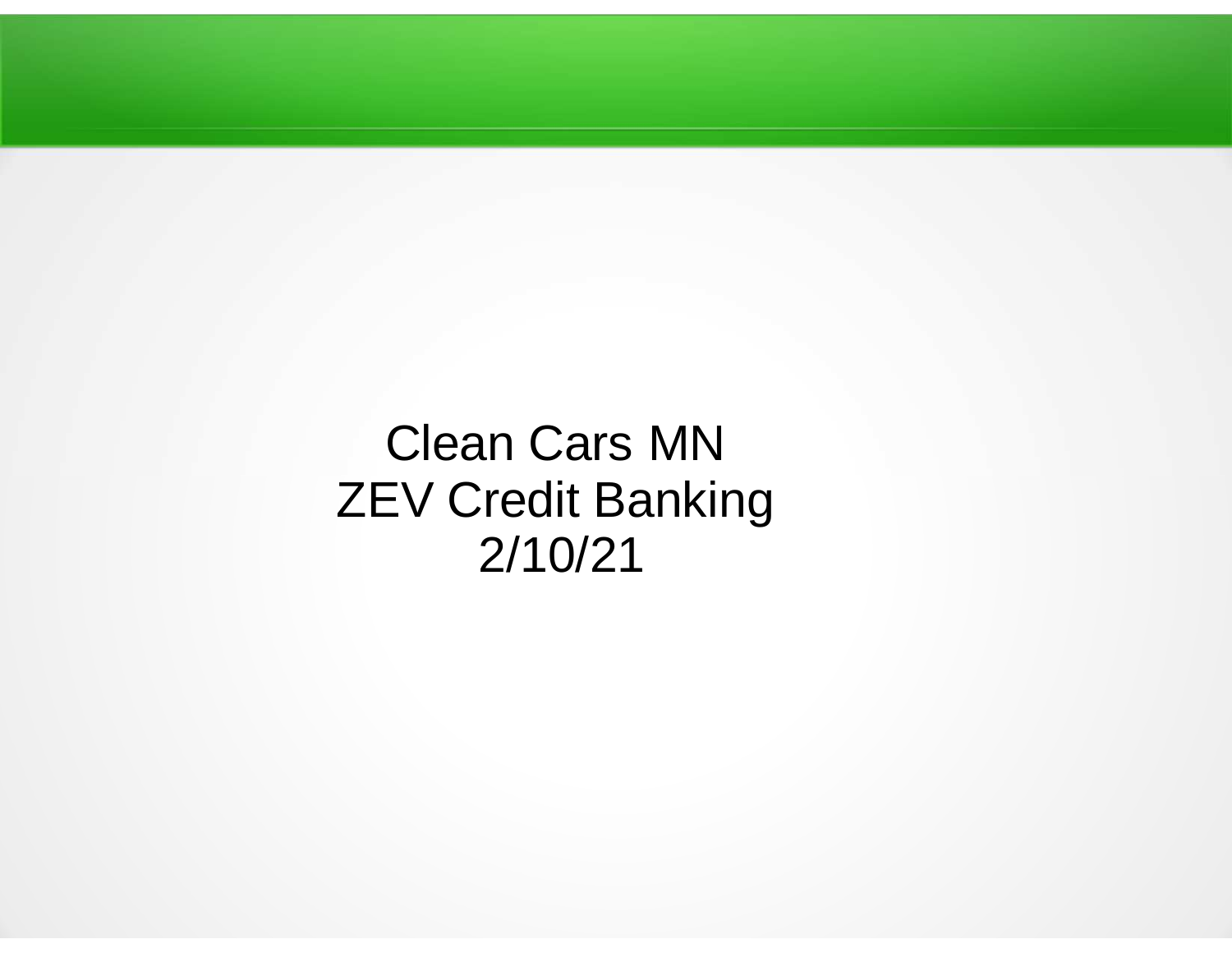### Statewide Mandate on Auto Manufacturers

- $\bullet$  LEV standards and ZEV targets apply to new cars. The burden is on the manufactures to improve efficiency of theportfolio of autos they sell in the state and offer ZEVmodels that appeal to consumers .
- $\bullet$  ZEV Standards do not go into effect until ~2025. Manufacturers have 2-3 years to develop and tune their strategy.
- $\bullet$  MPCA resource: Statement of Need and Reasonableness(SONAR) addresses most questions.

https://www.pca.state.mn.us/air/clean-cars-mnrulemaking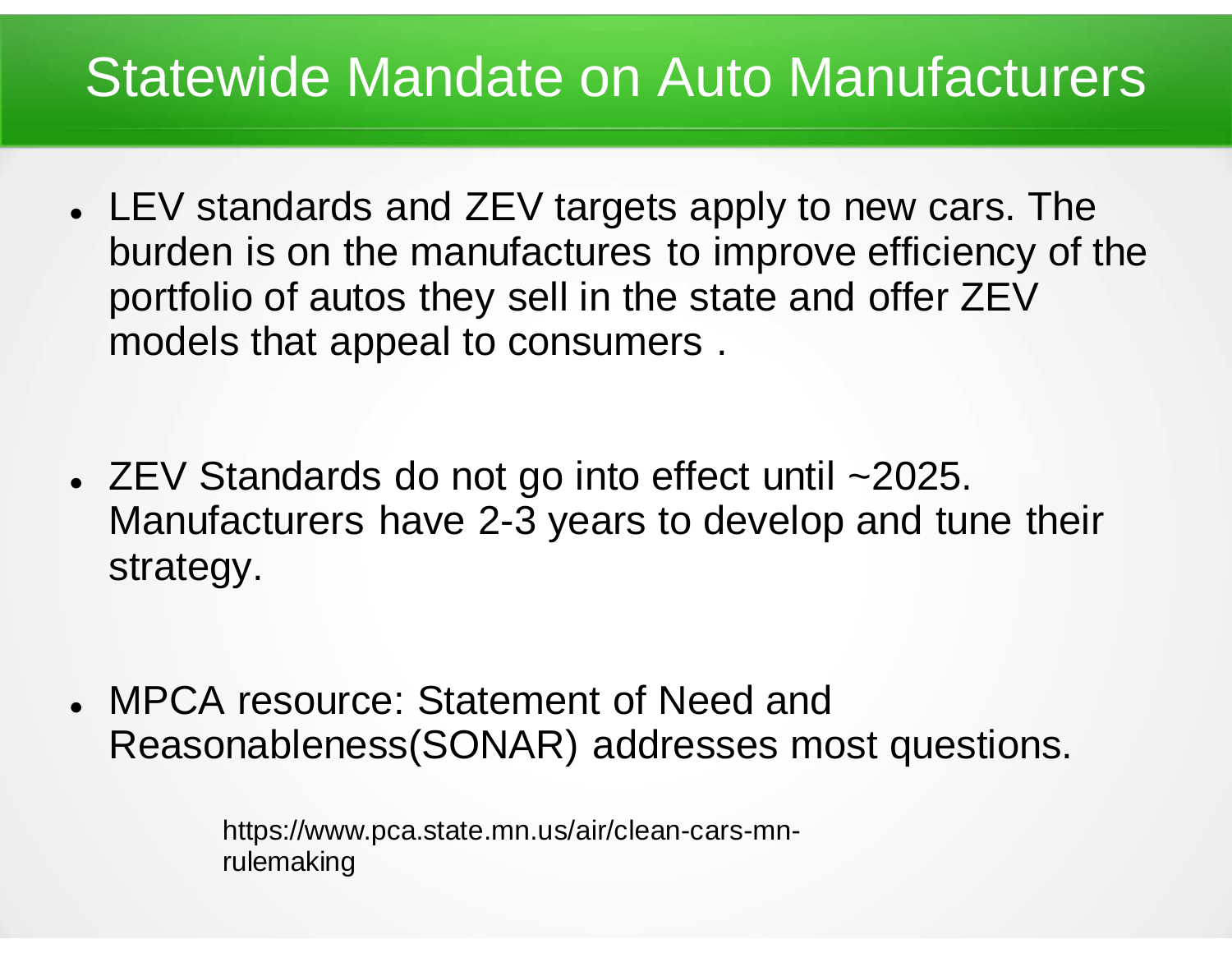## ZEV Credit goal % of annual auto sales

### Total ZEV Credit Percentage Requirement for 2018 and beyond



Source: California Air Resources Board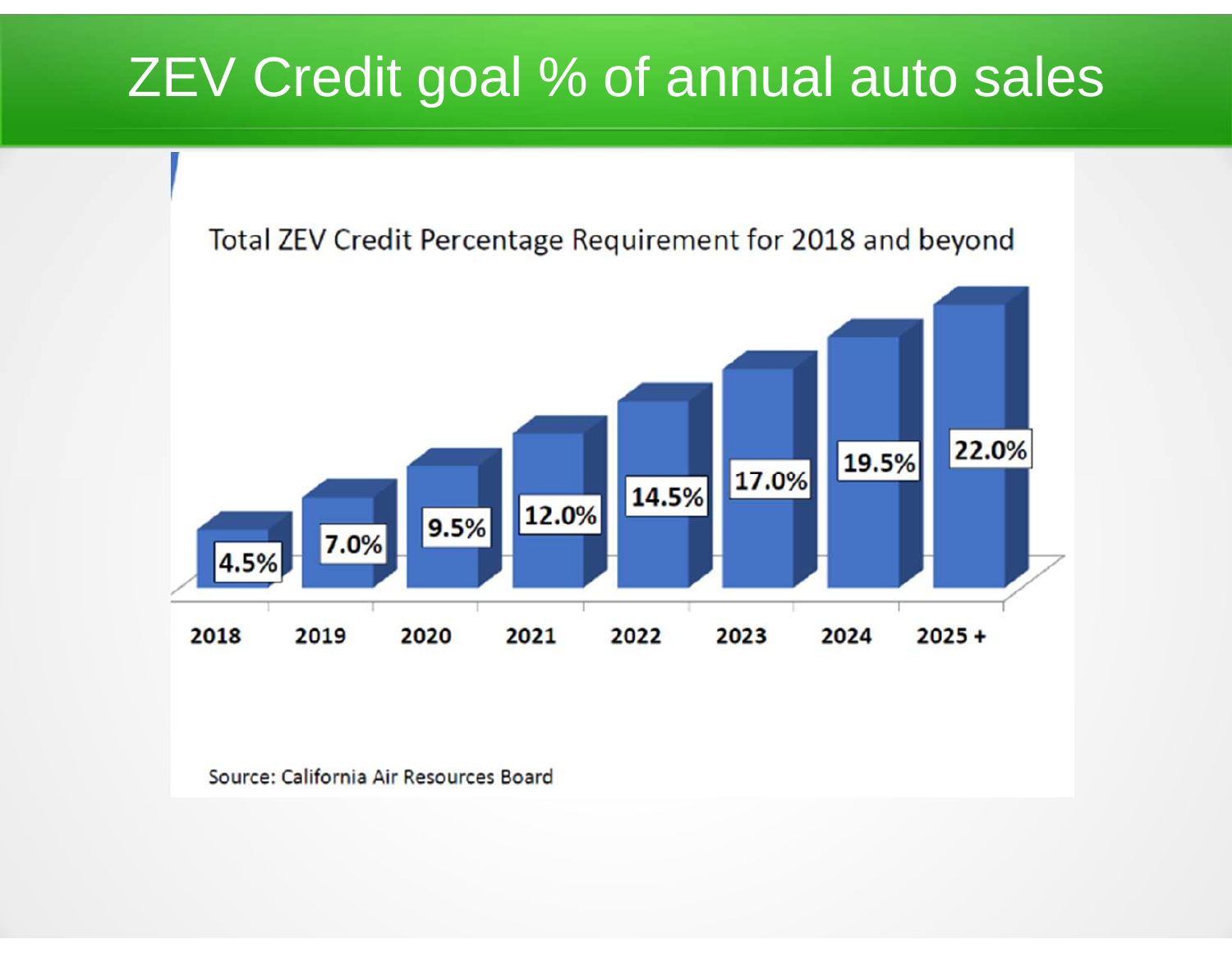## What Are ZEV Credits

 $\bullet$  Manufactures earn ZEV credits by selling a car with an all electric range.



 $TZEV = Plug$  in Hybrid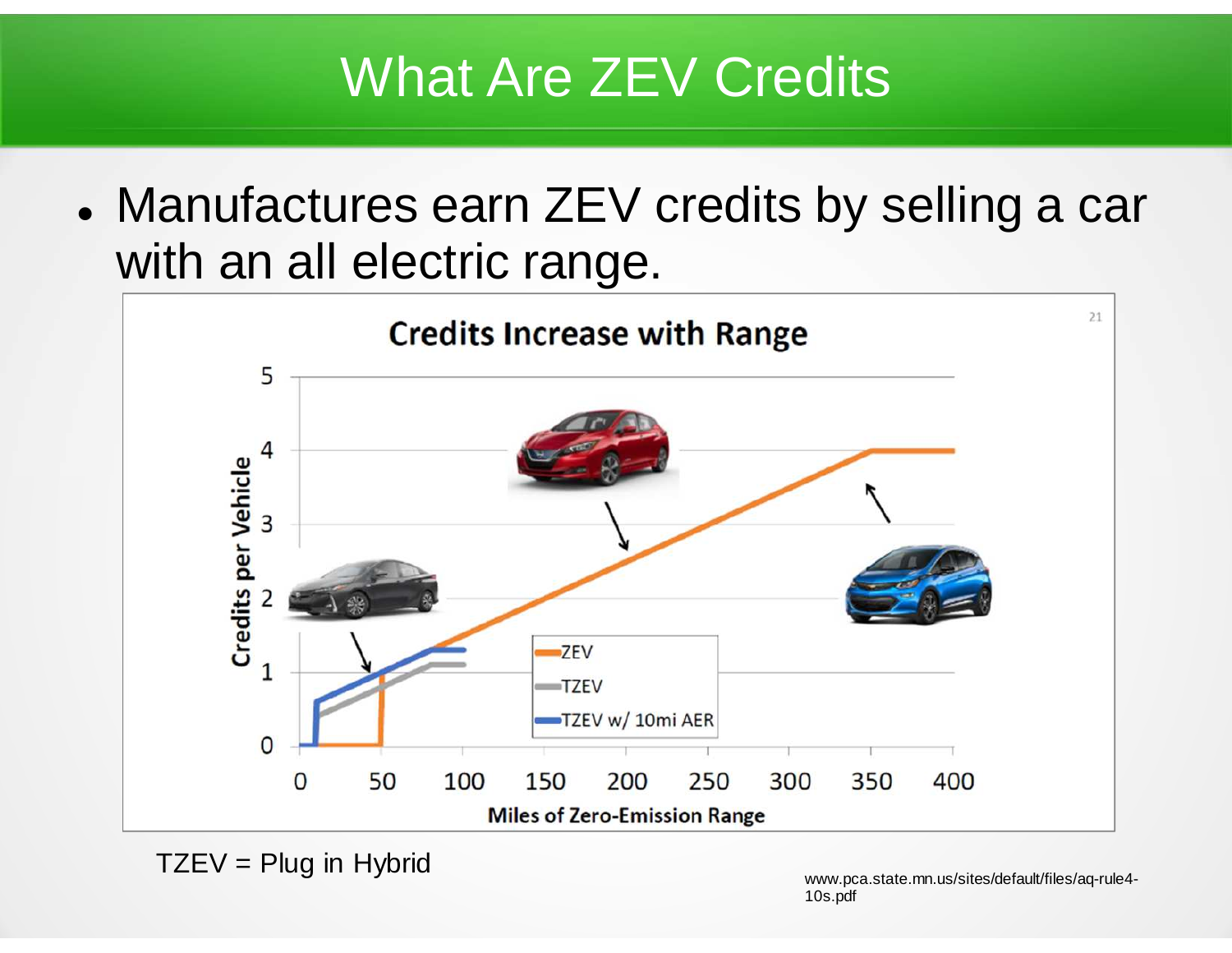## ZEV Auto sales volume projections from MPCA



- ZEV compliance may roughly double the projected ZEV auto sales volume in MN in 2025.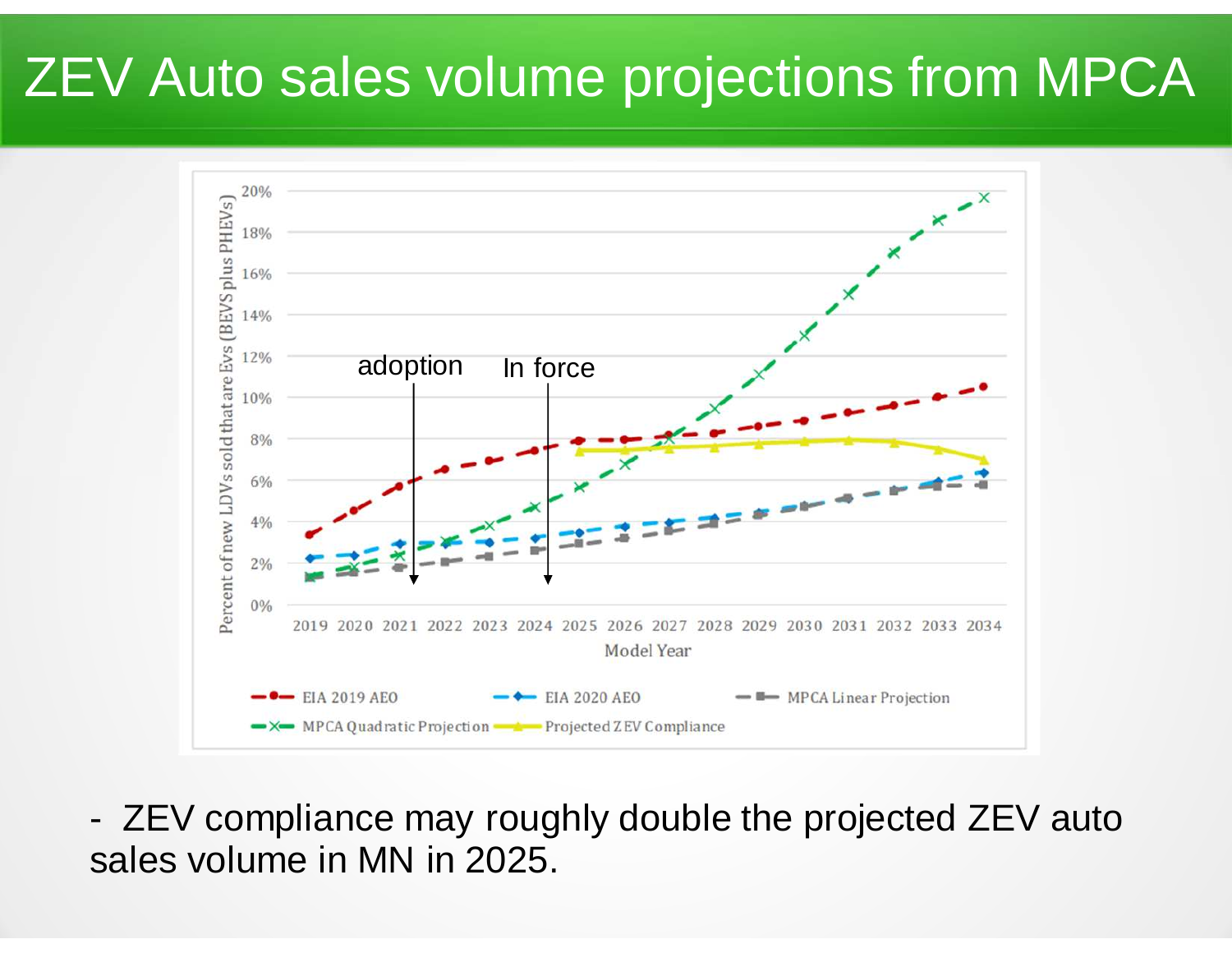## ZEV Credit Bank

- $\bullet$  Current Proposal from MPCA includes early action credits for 2022-2024 and loading of ~1 years worth of credits in 2025 for each manufacturer.
- $\bullet$  Some manufacturer may start with 1 year of allotment credits(0 early action credits), and some may start with >2 years of total credits.
- $\bullet$  MN ZEV credits may be traded and sold between manufactures. (but not between states.)
- $\bullet$  Markets for ZEV credits value 1 ZEV credit at between \$1000 and \$5000.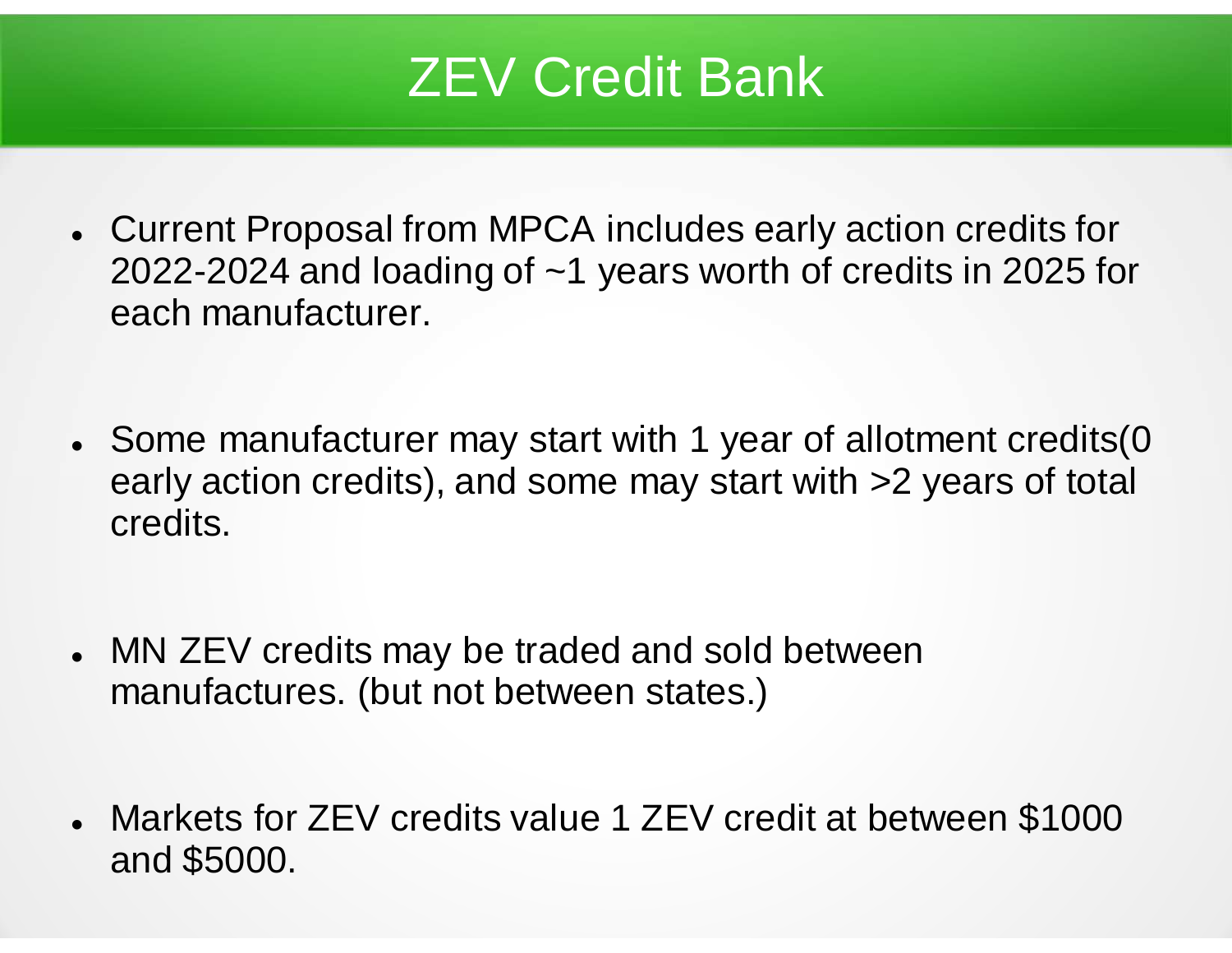## Establishing an initial ZEV credit bank



- Reducing credit allotment would put more emphasis on early action as an incentive to manufacturers to start ramping ZEV sales right away.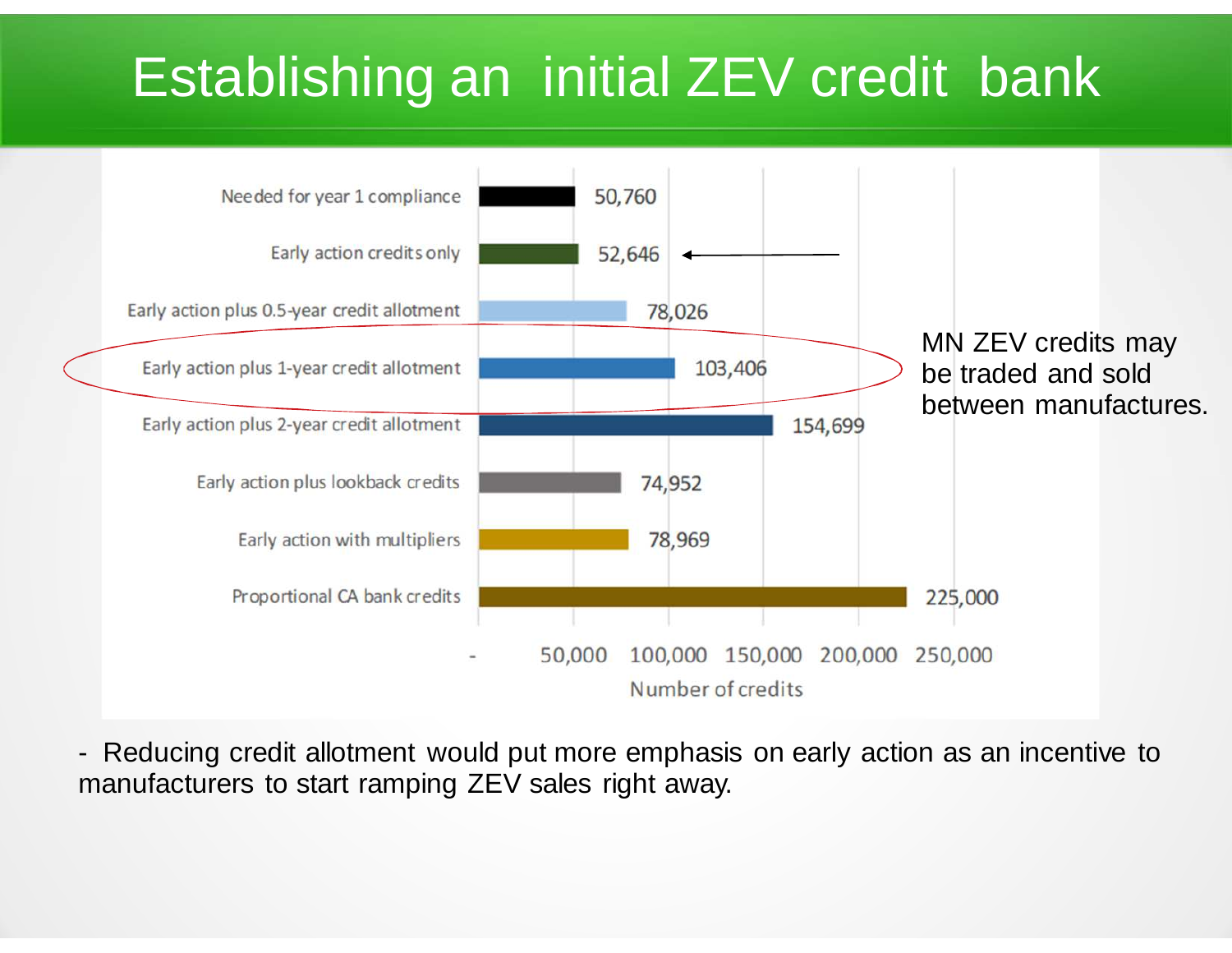## Auto Manufacturer's MN Sales Volume and market share estimate in 2020

| <b>Manufacturer</b>        | MN 2020 estimate | MN ZEV=7% | <b>MN Credits 2025</b> |
|----------------------------|------------------|-----------|------------------------|
| <b>General Motors</b>      | 35,526           | 2,487     | 7,816                  |
| <b>Toyota Motor Corp</b>   | 29,581           | 2,071     | 6,508                  |
| <b>Ford Motor Company</b>  | 28,484           | 1,994     | 6,267                  |
| <b>FCA</b>                 | 25,486           | 1,784     | 5,607                  |
| <b>Honda Motor Company</b> | 18,715           | 1,310     | 4,117                  |
| Hyundai Kia Auto Group     | 17,112           | 1,198     | 3,765                  |
| <b>Nissan Motor Co</b>     | 14,065           | 985       | 3,094                  |
| <b>Subaru Corporation</b>  | 8,567            | 600       | 1,885                  |
| <b>Volkswagen Group</b>    | 7,946            | 556       | 1,748                  |
| <b>BMW Group</b>           | 4,317            | 302       | 950                    |
| <b>Daimler</b>             | 4,546            | 318       | 1,000                  |
| Mazda                      | 3,907            | 273       | 860                    |
| <b>Tesla</b>               | 4,101            | 287       | 902                    |
| <b>Volvo</b>               | 1,542            | 108       | 339                    |
| <b>Jaguar Land Rover</b>   | 1,425            | 100       | 314                    |

● https://www.goodcarbadcar.net/2021-us-autosales-figures-by-manufacturer/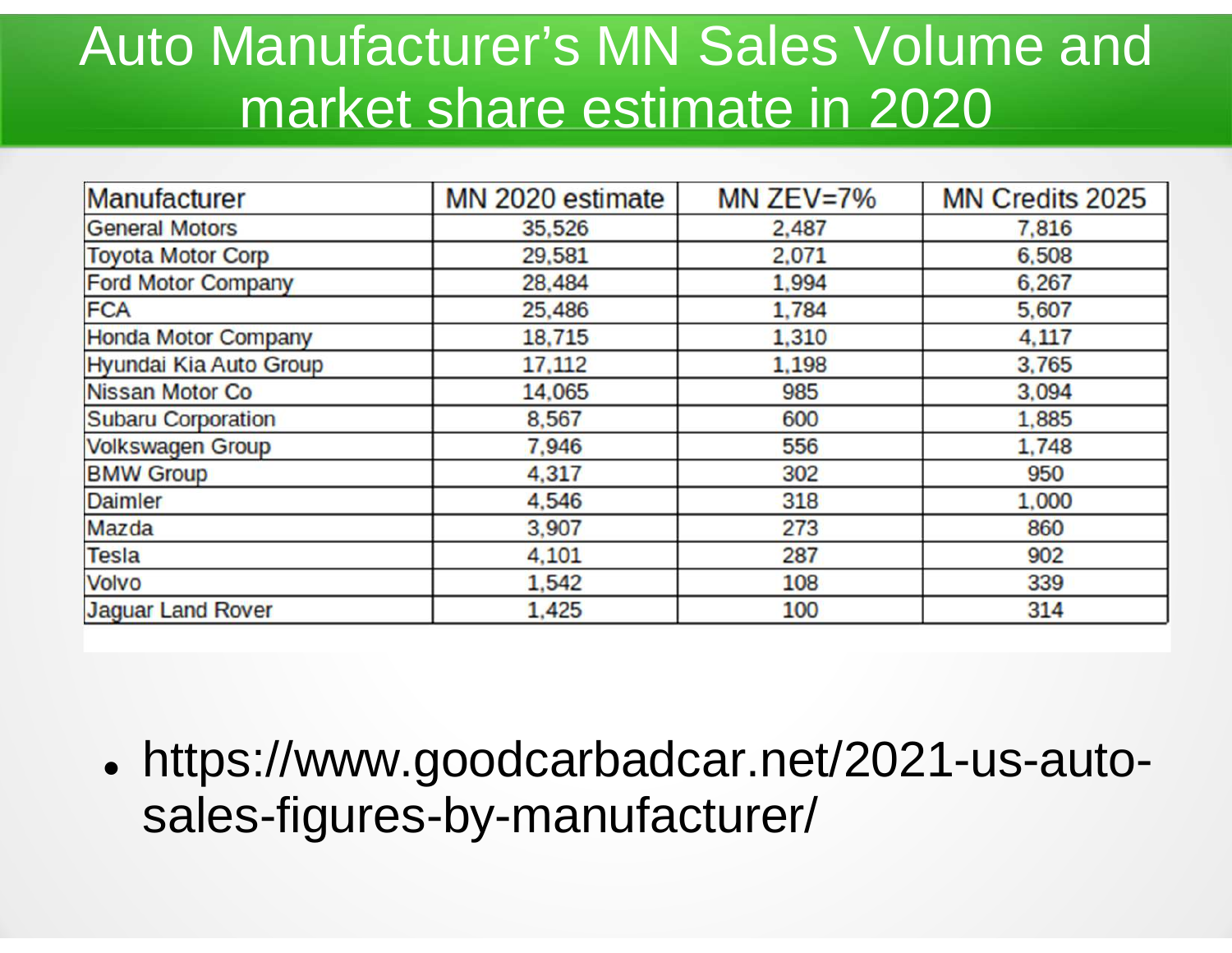### Resource links

#### $\bullet$ **MN350**

https://mn350.org/comment-on-clean-cars-minnesota/?emci=aed14daac567-eb11-9889-00155d43c992&emdi=16c2ff69-6569-eb11-9889-00155d43c992&ceid=4509600

### 0 **FRESH ENERGY**

https://fresh-energy.org/clean-cars-comment/

#### $\bullet$ **MPCA**

https://www.pca.state.mn.us/air/clean-cars-mn

### 0 **CLEAN CARS MN SONAR**

https://www.pca.state.mn.us/air/clean-cars-mn-rulemaking